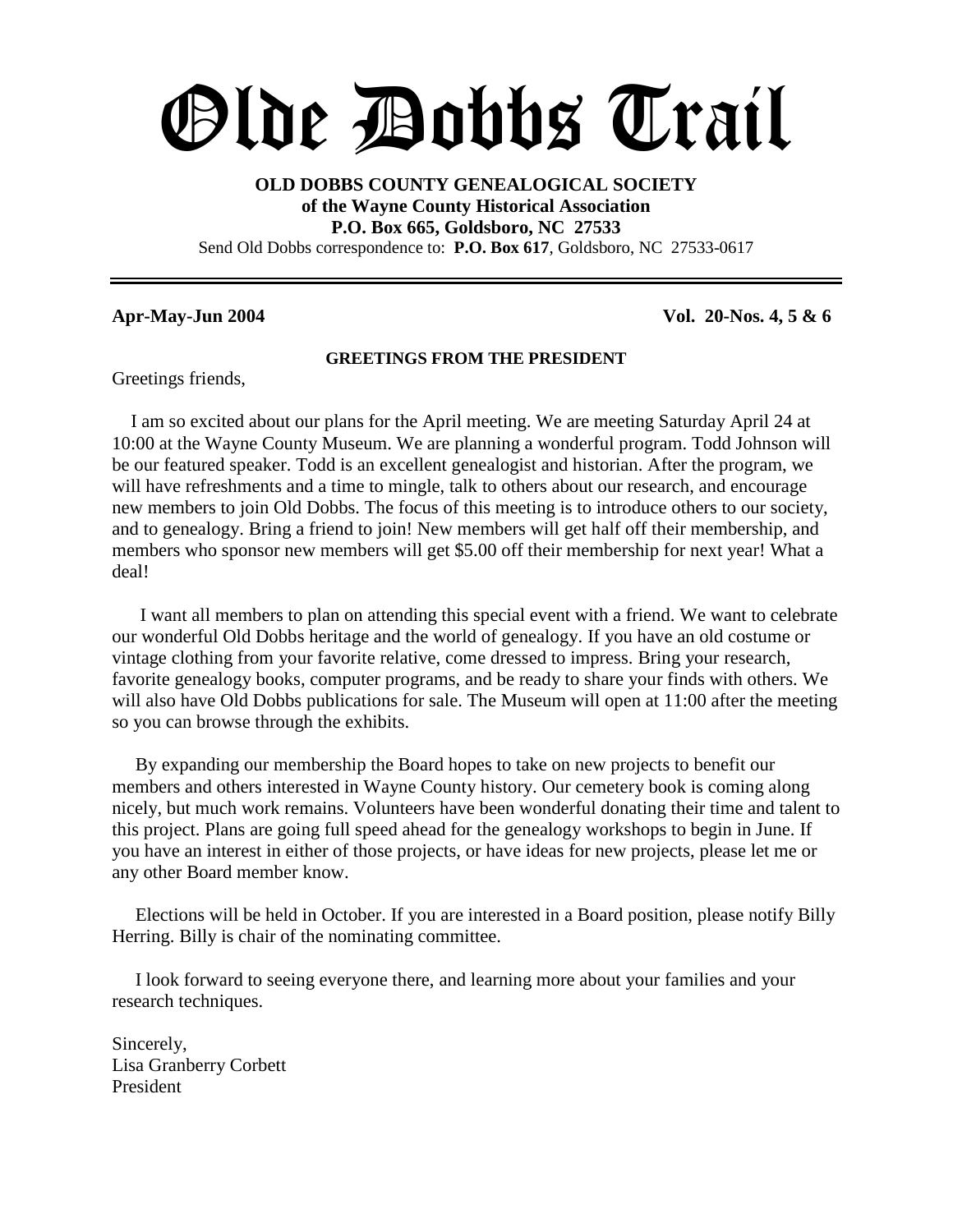#### **OLD DOBBS COUNTY GENEALOGICAL SOCIETY**

January 24, 2004

The Old Dobbs County Genealogical Society met on January 24, 2004 in the Weil Auditorium at the Wayne County Public Library in Goldsboro, NC. ODGS president, Lisa Corbett, called the meeting to order, welcomed the 16 members and introduced the 2 visitors who were present, and led us in the Pledge of Allegiance. The treasurer reported a balance of \$3,602.87.

As an update concerning the cemetery books, Kathy Blow reported that volunteers are still needed for surveying cemeteries and that we are close to publication with Volume 1.

Lynn Johnson presented our new Olde Dobbs Genealogical Society brouchere to be placed in various locations to advertise our society. Great job, brouchere committee!

Old Dobbs would like to do a "hands on" type workshop for beginning and intermediate level genealogists. We need ideas as to what subjects would be most helpful. Please send suggestions to

Olds Dobbs Genealogical Society, P.O. Box 617, Goldsboro, NC 27533-0617.

Needs for the Wayne County Public Library that would be helpful to family history researchers were discussed. The two most pressing needs appear to be either a copier or another microfilm reader. More discussion will follow.

Past-president Billy Herring will chair the nominating committee to present a slate of officers to serve for the next two years. The committee will present these names at the July meeting with voting to take place at the October meeting. Nominations may also be made from the floor in July.

The next meeting will be April 24, 2004 at 10:00 a.m. at the Wayne County Museum in Goldsboro, NC. There will be a very brief business meeting with the majority of the meeting to be a very informal time of sharing family history and items of interest. Members, bring your family history notebooks and any items that you think would be of interest to others. Refreshments will be served.

New members who join at our April meeting will get 50% off on their yearly dues and members who bring new members will get \$5.00 off their dues next year.

Lisa introduced our guest speaker, Randy Sauls, who gave a very interesting and informative presentation on the Battle of Goldsboro. After comments and questions from the audience, the meeting was adjourned.

Submitted by Barbara Lancaster, Recording Secretary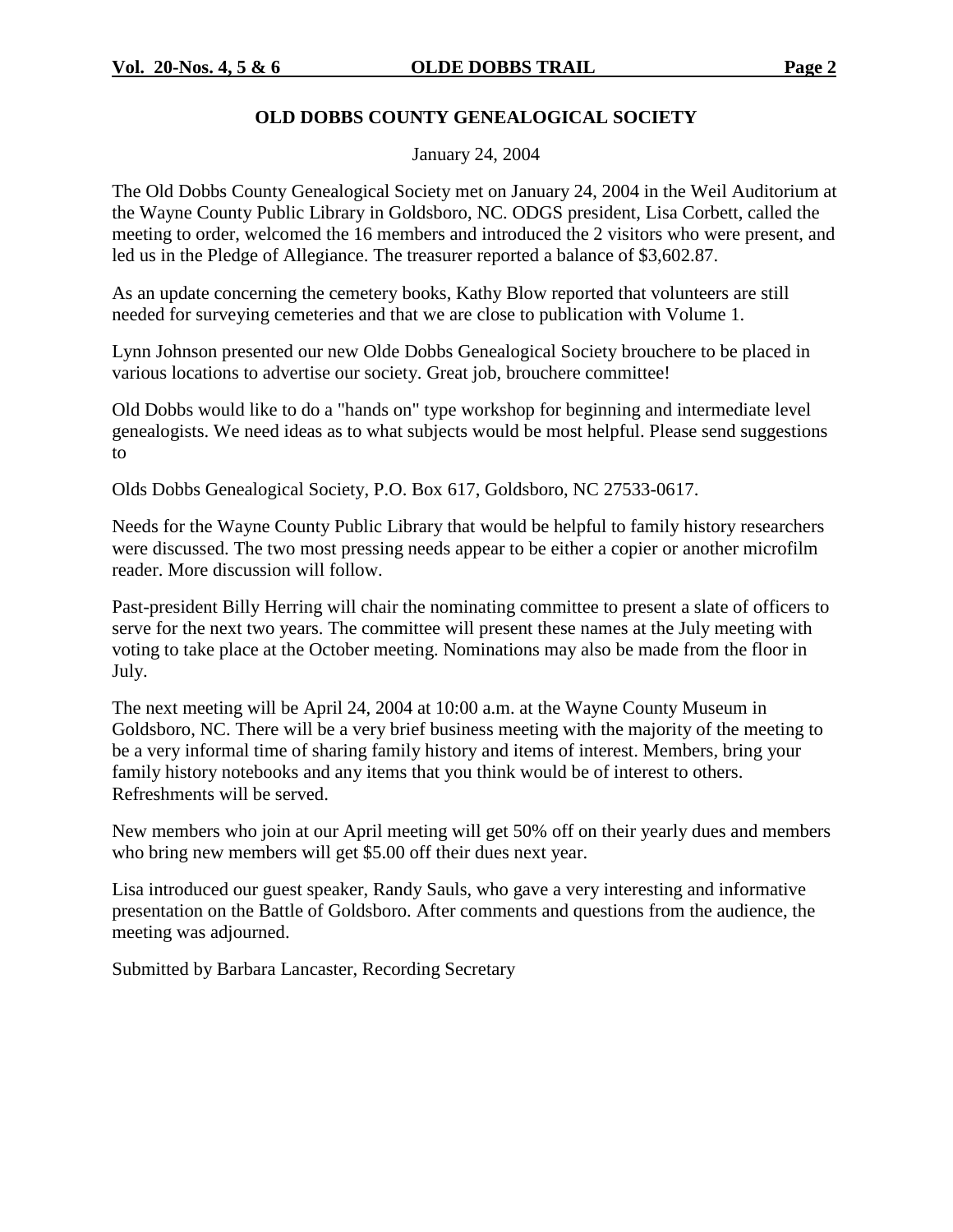#### **QUERIES**

Queries accepted from members and non-members at no charge. Please send all queries and other genealogical inquiries to Old Dobbs County Genealogical Society, **P.O. Box 617**, Goldsboro, NC 27533-0617. Queries needed!!

#### **GRAY/SUTTON**

I would like to contact descendants of John Thomas **GRAY** or Bettie **GRAY SUTTON**, hoping that someone will have info on the father of these two people, William **GRAY**. William married Ava **SUTTON** about 1841, fathered four children, and appears to have died between 1846 and 1850. Any scrap of info would be appreciated.

Emily M. **GELLER**, 3005 S. Leisure World Blvd., #808, Silver Spring, MD 20906 e-mail: ie.geller@verizon.net

#### **GINN**

I am researching Isaac GINN of Elbert Col, GA (1790-1847). His parents are believed to be Jesse and Sarah GINN of North Carolina. If you have any records that connect Isaac to Jesse and Sarah (or any other NC GINN), I would greatly appreciate the information.

Mitch GINN, 1881 N. Hiway 29, Newnan, Georgia 30263 - e-mail: sheliman1@numail.org

The Old Dobbs County Genealogical Society will purchase a book for the Wayne County History Room in memory of former member Odessa Extine Jackson. She was born in Harnett County, the daughter of the late William Garland and Lena Coville Extine, and was the wife of George H. Jackson. Our condolences to the family.

#### **News from the Wayne County Public Library (WCPL)**

New books in the Local History Room:

Our Heritage: Robeson County North Carolina: 1742-2002 Dictionary of American Family Names - Patrick Hanks City Directories of the United States: Goldsboro, NC 1906-1934 (This is microfilm. This reel will add the 1906/1907 city directory to our collection. The years listed are not complete. This reel contains the following years: 1906/1907, 1914/1915, 1920/1921, 1928, 1930, 1934.) North Carolina General Assembly Sessions Records: Slaves and Free Persons of Color 1709- 1789 –William L. Byrd III A History of African Americans in North Carolina (revised edition) – Jeffrey J. Crow et. al Goldsboro City Directories: 1923/1924, 1925 History of Davie County –James W. Wall The Rowan Story –James Brawley Adventures in Purse and Person and Their Families: 1607-1624/5 – Virginia Meyer A History of Rowan County, N.C. –Jethro Rumple Orange County: 1752-1952 – Hugh Lefler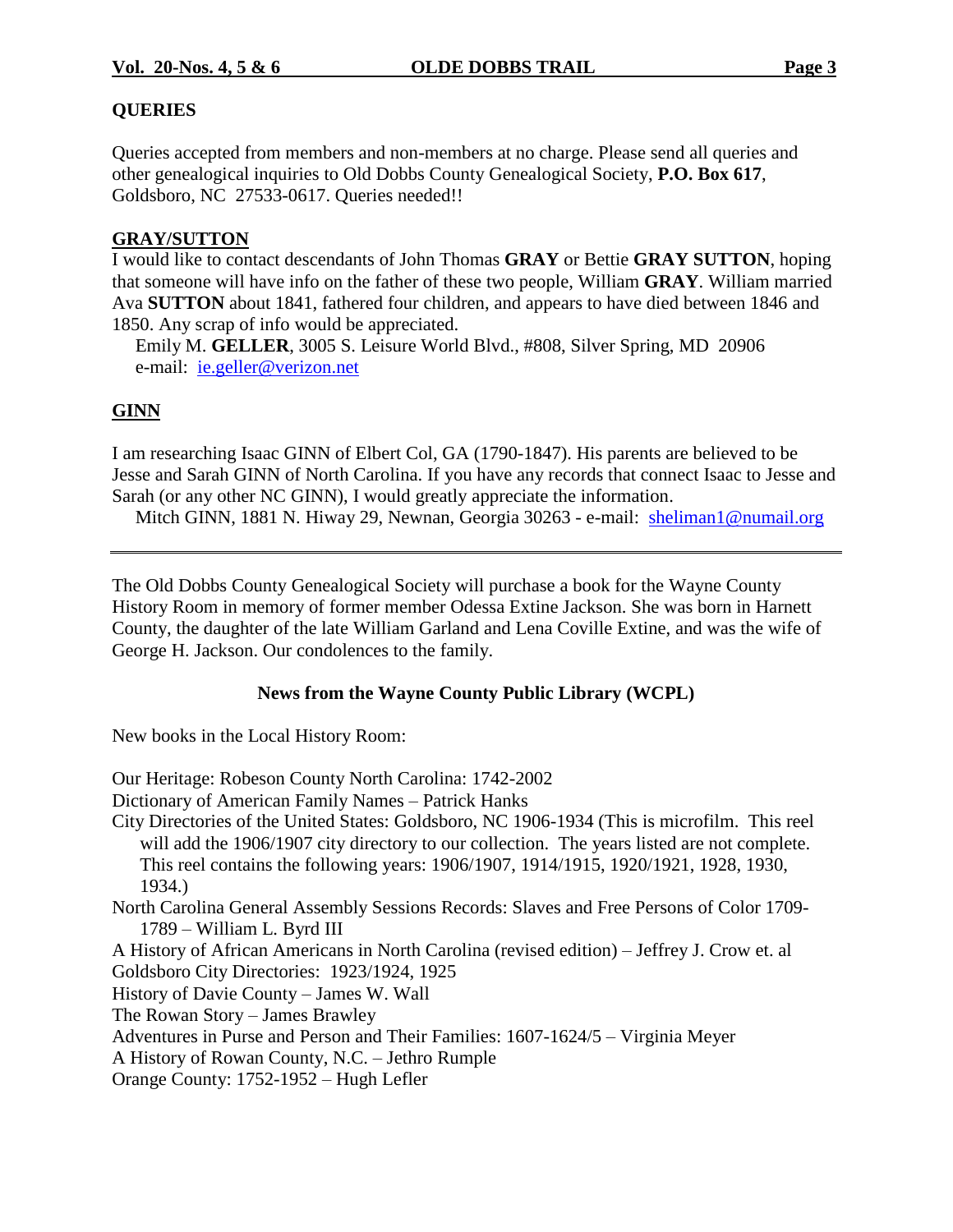**PERSI™ - The PERiodical Source Index** is a comprehensive subject index covering more than 6,500 genealogy and local history periodicals written in English and French (Canada) since  $1800$ . PERSI<sup>TM</sup> provides the researcher the ability to search on surnames, locations, and methodologies as well as the ability to browse the journals by title and keyword. There are more than 1.6 million article citations currently available, with updates occurring annually. PERSI<sup>TM</sup> is produced in cooperation with the Allen County Public Library Foundation.

#### **Rosie to Roosevelt Video Discussion Series**

This spring, WCPL is running the video discussion series Rosie to Roosevelt: the American People. It is a six week program and will take place on Sundays from 2-4 p.m. from April 18- May 23 in the Gertrude Weil Auditorium at the main library branch. This series is made possible by a grant from the North Carolina Humanities Council, a state-based program of the National Endowment for the Humanities and by materials loaned to us by the North Carolina Center for the Book, a program of the State Library of North Carolina, North Carolina Department of Cultural Resources.

Rosie to Roosevelt: the American People is a film history of Americans in World War II, designed to offer participants the opportunity to view seven outstanding documentary films and engage in dialogue about the American experience of the war. Along with viewing these documentaries participants will read selected text from Studs Terkel's The Good War. Topics include the effects of the war on the American economy, labor force, civil rights, and way of life; women in the workforce; wartime experiences of Japanese and African Americans; America's reaction to the Holocaust; and young American soldiers' combat experiences at Normandy. The focus of the series is on what happened, how it changed America and how it continues to affect us today.

The Scholar for the series will be Dr. David E. Long. Dr. Long is an Associate Professor of History at East Carolina University. He received his J.D. from Ohio State University in 1972 and his Ph.D. from Florida State University in 1993. Dr. Long was featured this month on the Discovery Channel's Unsolved History in the episode titled "Plots of Lincoln." Registration is required to attend the series. If you have any questions or want to register please contact Rhonda Konig at 919-735-1824 ext. 4. There is more information about the series at the following link: http://www.nvr.org/content.php?pro=rosie\_peo

#### **Announcements**

#### **North Carolina Genealogical Society**

The North Carolina Genealogical Society has begun a project to collect and preserve Bible records on North Carolina families. We need your help !!! Please let all your members know about this project and encourage their participation.

If your society has completed a Bible Records book please furnish the name of the book and price, if for sale, and contact address. Your members may submit their records for this statewide publication even if they have been published in your county book.

Thank you so much for your help and cooperation. I look forward to hearing from you soon.

Louise Cowell, Bible Records Committee, North Carolina Genealogical Society, PO Box 22, Greenville, NC 27835-0022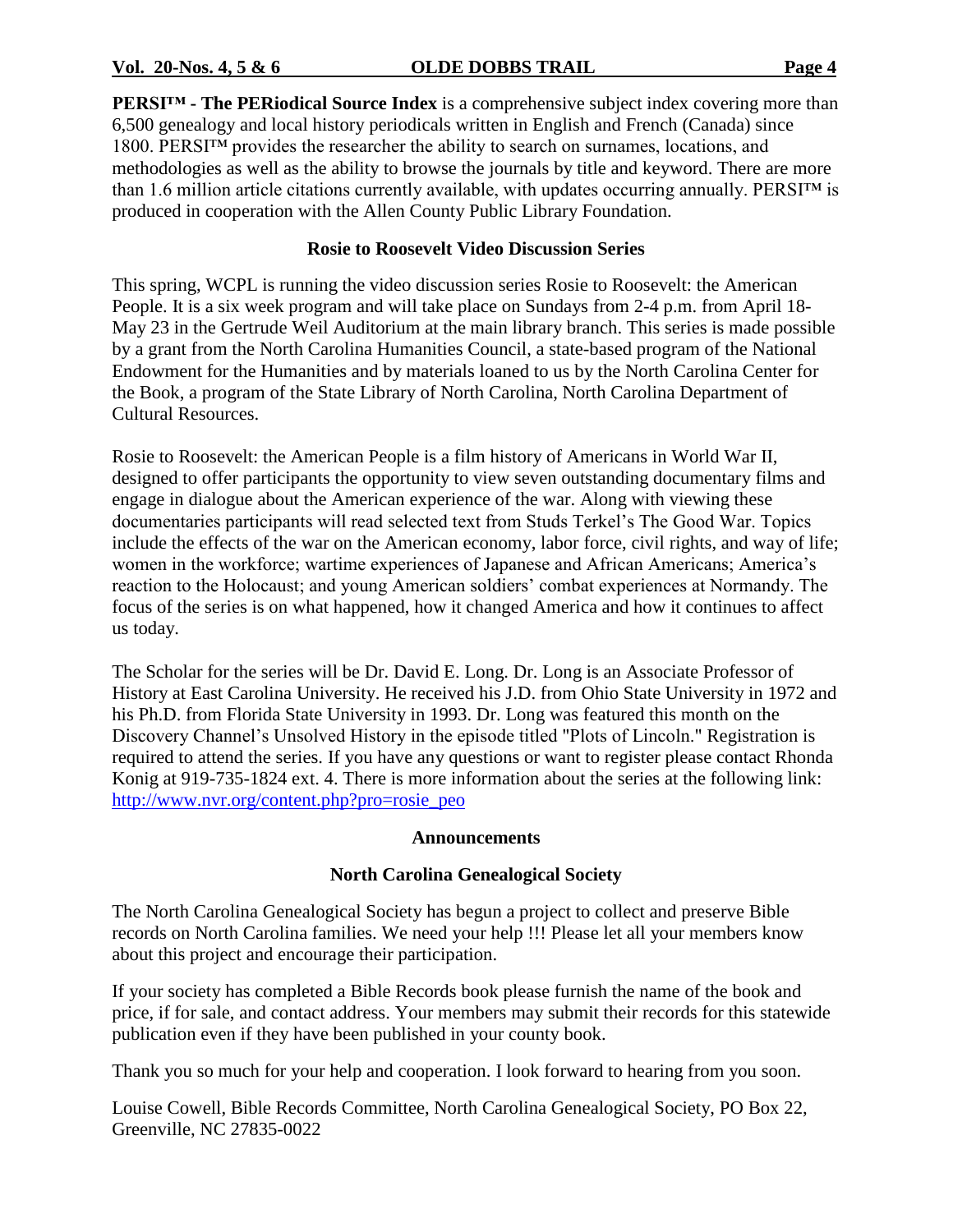#### **Coming up in 2004**

Western Regional Summer Workshop – July 10, 2004 – Enka Campus of Asheville-Buncombe Technical College –Speaker: George Morgan

#### **Contributed by Grace Williamson Turner**

~~~~~~~~~~~~~~~~~~~~

John Gray Blount Papers Miscellaneous P.C.193.33 - Tax Lists Wayne Co., 1810 3 Districts

A list of the taxable property in Captain Gradys District for the year 1810 - taken this 22nd of June 1810 Jas Everitt Robert McKinne for Duncel Kornegay

Persons Name, # Acres Land, # White Pole, # Black Pole

| Jesse Flowers, 824, 1, 1     | Jesse Bass, 125, 1, 1         |
|------------------------------|-------------------------------|
| Stephan Reaves, 550, 1, -    | Labin Lewis, 161, 1, -        |
| Baker Bowden, -, 1, -        | John Rigbey, -, 1, -          |
| John Solace, -, 1, -         | Richard Martain, -, 1, -      |
| Jos. Everitt, 7753, 1, 14    | Elisha Pipkin, [blank]        |
| Nd Whitfield, [blank]        | John Rouse, -, 1, -           |
| Rhubin Burkitt, -, 1, -      | Edmond Sims, 166, 1, -        |
| Nathan Mincy, 400, -, 3      | Bryant Mincy, $-$ , 1, 1      |
| John Hines, -, 1, -          | Wm Bryent, 74, 1, -           |
| Wm C. Cook, -, 1, -          | Stephen Hines, $414, 1, 2$    |
| Nazra Starling, 600, 1, 1    | Lewis Byant, $-$ , $1$ , $-$  |
| John Casey, $-$ , $1$ , $-$  | John Cox, 270, 1, 3           |
| Ulle Lewis, 100, 1, -        | Probert Collier, 4000, 1, 12  |
| Ann Rhodes, 6250, 1, 12      | John Harris, 250, 1, -        |
| Wm Jones, 316, 1, -          | Waitman Frazer, 667, 1, 2     |
| John Caraway, 2406, -, 4     | Richard Caraway, -, 1, 1      |
| Beng Jernigin, 913, 1, 4     | John Jones, 516, 1, 1         |
| Henry Caraway, -, 1, -       | Robert Forkner Jnr, 200, 1, - |
| Robert Forkner Sn, 715, -, - | John Edards, 265, -, 1        |
| John Edards Jnr, 100, 1, -   | Wm Lewis, 901, -, -           |
| Robert Southerlan, -, 1, -   | Asher Flowers, -, 1, 1        |
| Burrel Rouse, 346, 1, -      | John Umphry Jnr, 260, 1, -    |
| James Solace, -, 1, -        | Isom Edards, 200, 1 -         |
| Nead Ham Bass, 100, 1, -     | John Thomson, 230, 1, 1       |
| Solomon Bales, -, 1, -       | Cador Lewis, -, 1, -          |
| Bryant Caraway, 200, 1, 1    | Susannah Caraway, 846, -, 1   |
| Hardy Bryant, 360, 1, -      | Isaac Giddins, 100, 1, -      |
| Wm Lane, 275, 1, -           | Lawvit Reaves, 290, 1, -      |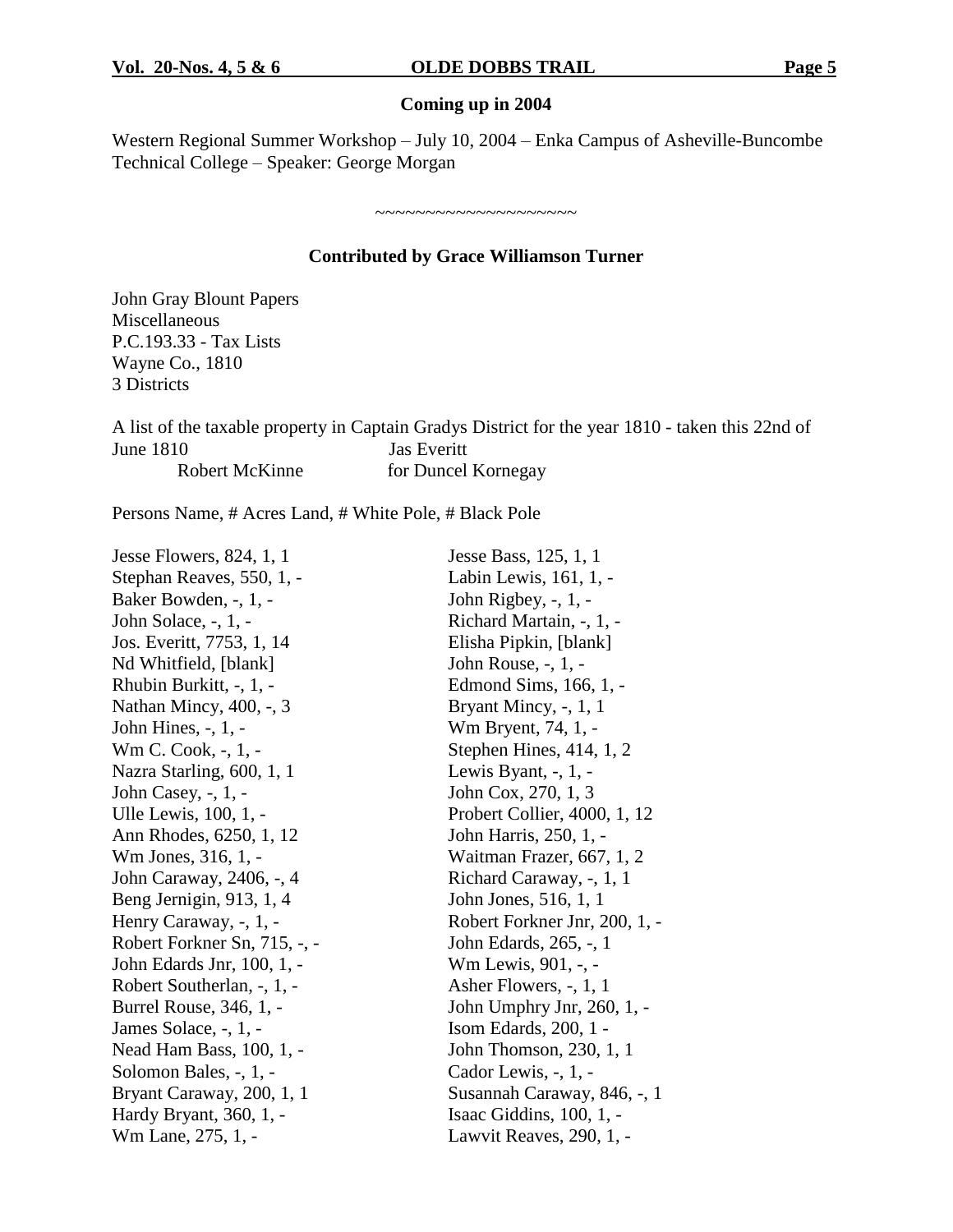| Micajah Musgrove, 400, 1, -   | Urban Lewis, 375, 1, -              |
|-------------------------------|-------------------------------------|
| John Bryant, -, 1, -          | James Edards, 112, 1, -             |
| Enoch Price, 90, 1, -         | John Taylor Jnr, -, 1, -            |
| Jacob Ridinoure, -, 1, -      | Joseph Herring, 260, 1, -           |
| John Reaves, 125, 1, -        | Wm McKinne, 700, 1, 5,              |
| Nd Bass, [blank]              | Store & Tavern                      |
| Derham Grady, 490, 1, 2       | Uriah Bass, 256, 1, -               |
| Richard McKinne, 721, 1, 1    | [Richard McKinnie - Store & Tavern] |
| Adam Reaves, 480, 1, 4        | James Reasons, 382, -, -            |
| Jesse Slocumb, 700, 1, 4      | John Humphrey Sr, $162, -$ , $-$    |
| Samuel Flowers, 278, 1,1      | Ezekiel Slocumb, 1087, -, 5         |
| James Lane, 230, -, -         | Wm Bennit, 219, 1, -                |
| John McKinne, 1096, 1, 9      | John Flowers, 900, -, 7             |
| Thomas Bass, 760, -, 4        | Wm Robbins, $-$ , $1$ , $-$         |
| David Edards, 350, 1, 2       | Stephen Edwards, -, -, 1            |
| Wm Flowers, 364, -, 2         | Simon Herring, 380, -, 2            |
| Abner Flowers, -, 1, -        | Adam Neivil, -, 1, -                |
| Jesse Norris, 25, -, -        | James Herring, 365, 1, -            |
| Wm Whitfield, [paper cut off] |                                     |
|                               |                                     |

A List of the Taxable property in Capt McKinne District take in the Year of Our Lord 1810 by Lawrence Moody

Persons Name, # Acres Land, # White Pole, # Black Pole

Thomas Cox, 350, 1, - Page Jernigan, 400, 1, 2 Mary Grantham, 200, -, - Levi Cox, 160, 1, -John Hurste, -, 1, - Lawrence Wood, 1600, 1, 14 David Pettes, 223, 1, - Jesse Blanchard, 180, -, 5 Miles Blanchard, 108, 1, - Joshua Musgroves, 173 1/2, 1, -Robert Fellows, 200, 1, 7 John Tilton, -, 1, -Howell Harper, -, 1, - Wm Bizzell, 876, 1, 5 Jesse Bizzell, 100, 1, 5 Wm Fellows, 100, 1, 6 Lou Grantham, 547, 1, - Thos Bizzell Junr, -, 1, -Jesse Overmand, 190, 1, - John Overmond, 570, 1, - Reubin Shepperd, -, 1, - John Reaves, 774, 1, 6 James Bradberry, 1065, 1, 3 John Smith (Taylor), 60, -, - Joab Brown, 80, 1, - Choakley Overmond, -, 1, -John Holmes, 80, 1, - Wm Tilton, -, 1, - Jesse Langston, 130, 1, 1 James Dinkins, 100, -, -Sampson Edwards, 528, 1, 7 Briton Hood, 550, 1, 2 Thos Brogdon, 397, 1, - Bryant Whitfield, 1140, -, -Lancaster Cox,  $-$ ,  $1$ ,  $-$  James Barby,  $-$ ,  $1$ ,  $-$ John Bass, 150, 1, 2 Sarah Bass, 570, -, 2 Andrew Massey, -, 1, - Needham Grantham, 200, 1, -Andrew Mosgroves, 140, 1, 2 John Ginnette, -, 1, -Aberam Mosgroves, 130, 1, - John Fellows, -, 1, 2 Wm Holmes, 420, 4, - [4 crossed out] Michall McKinney, 300, 1, 4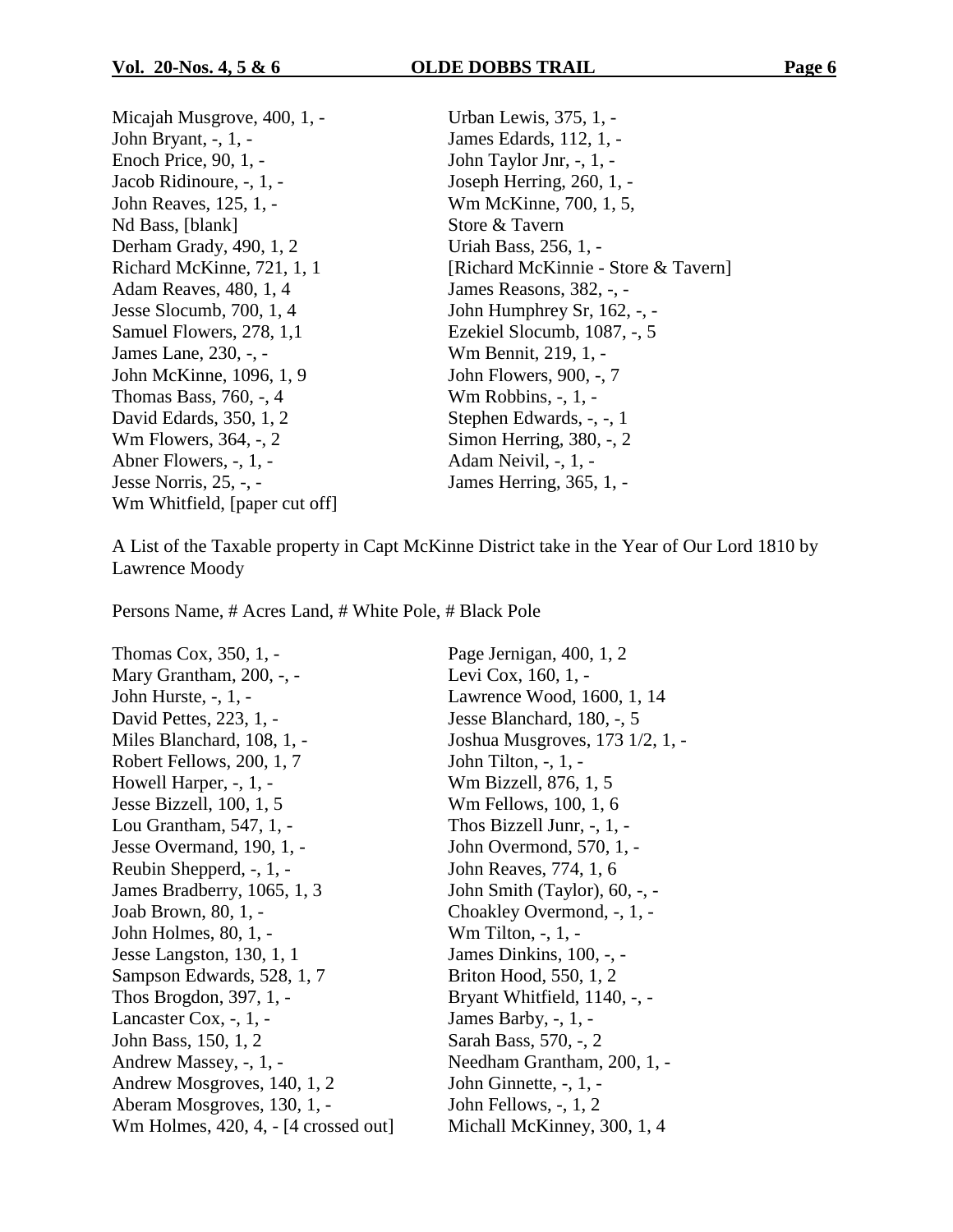Hardy Holmes, 238, -, - Frederick Holmes, 195, -, - Jonathan Taylor Jun, 230, 1, - Jonathan Taylor Senr, 100, -, -Wm Taylor, 100, 1, - John Hines, -, 1, -Wm Ginnette, -, 1, - Peter Hines, 590, -, -Smithson Cox, 601, 1, - Winefred Cox, 208, -, -Kinsey Cox, 110, 1, - Susanna Cox, 110, -, -Solomon Grantham, 349, 1, 1 Joseph Ginnette, 175, -, -Mathew Ginnette, -, 1, - Robert Mosgroves, 300, 1, -Thos Crafford, -, 1, - B Robin Hood, 200, 1, - Edmond Cox, -, 1, - Frederick Grantham, 150, 1, -Thomas Grantham, 276, 1, - Robert McKinne, 680, 1, 3 Sarah McKinne, 570, -, 2 Wm Johnston, 300, -, -John Strickland, 110, 1, - Mary Hollonsworth, 126, -, - Aron Strickland, 100, 1, - Sarah Cox, 370, -, 2 James Grantham, 300, -, - Joseph Strickland, 309, 1, -Extrs of Briton Strickland, 150, -, - John Brogden, 184, -, -Demsey Johnston, 200, 1, - Keder Jernigan, 887, 1, 1 Jesse Maids, -, 1, - Amos Wigs, 100, 1, - Thos Musgroves,  $150, 1, -$  John Musgroves,  $-1, -$ Lovit Pipkin, 150, 1, - Willis Pipkin, 2750, -, 9 Wm Pipkin, -, 1, - Wm Sterling, 60, 1, -Samull Cannon, -, 1, - John Bizzell Junr, 250, 1, -Boyd Wilkins, 64, 1, - Moses Musgroves, -, 1, -John Lawhorn, -, 1, - Jacob Grantham, 50, 1, - James Bennett, -, 1, - Sion Grantham, -, 1, - Isaac Bizzell, -, 1, - Asher Bizzell, 235, 1, - Francis Joiner, 150, 1, - Aaron Dean, 100, 1, -Thos Dunn Junr, -, 1, - Elijah Brown, -, 1, - Josiah Brown, -, 1, - Wm Dunn, -, 1, -

A List of the Taxable propertys in Cpt Isaac Dickinsons District for the year 1810 taken Agreeable to an order of Court Ishewd May Term 1810 by Jas Dickinson

Persons Name, # Acres Land, # White Pole, # Black Pole

Benjamen Simms, 500, 2, 6 Joel Evins, 175, -, 1 Benjamin Simms for Benjamin Simms & A. Bardin Barnes Simms Dst, 300, -, - for orphins of Abar' Daniel Dickinson, 200, 2, 2 Simms, 282, -, -Jonathan Dickinson, 125, 1, 1 Zythel Dickinson, 237, 1, 4 David Dickinson, 213, 1, - Benjamin Dickinson, 771, 1, 6 Alexander Tolesbey, 592 3/4, -, 3 Jesea Boswell, -, 1, - James H. Uzzell, -, 1, - Jacob Evins, -, 1, - Arthur Bardin, 583, 1, 4 Britain Simms, 938, -, 5 John B. Cobb, 204, 1, 2 Rubin Hays, 370, -, -David Barnes, 350, 1, 2 Sampson Jones, 170, 1, -Jesea Parker, 340, 1, 1 Samuel Barnes Jnr, 680, 1, - John Barnes, 609, 1, 1 John Cammell, 103, 1, -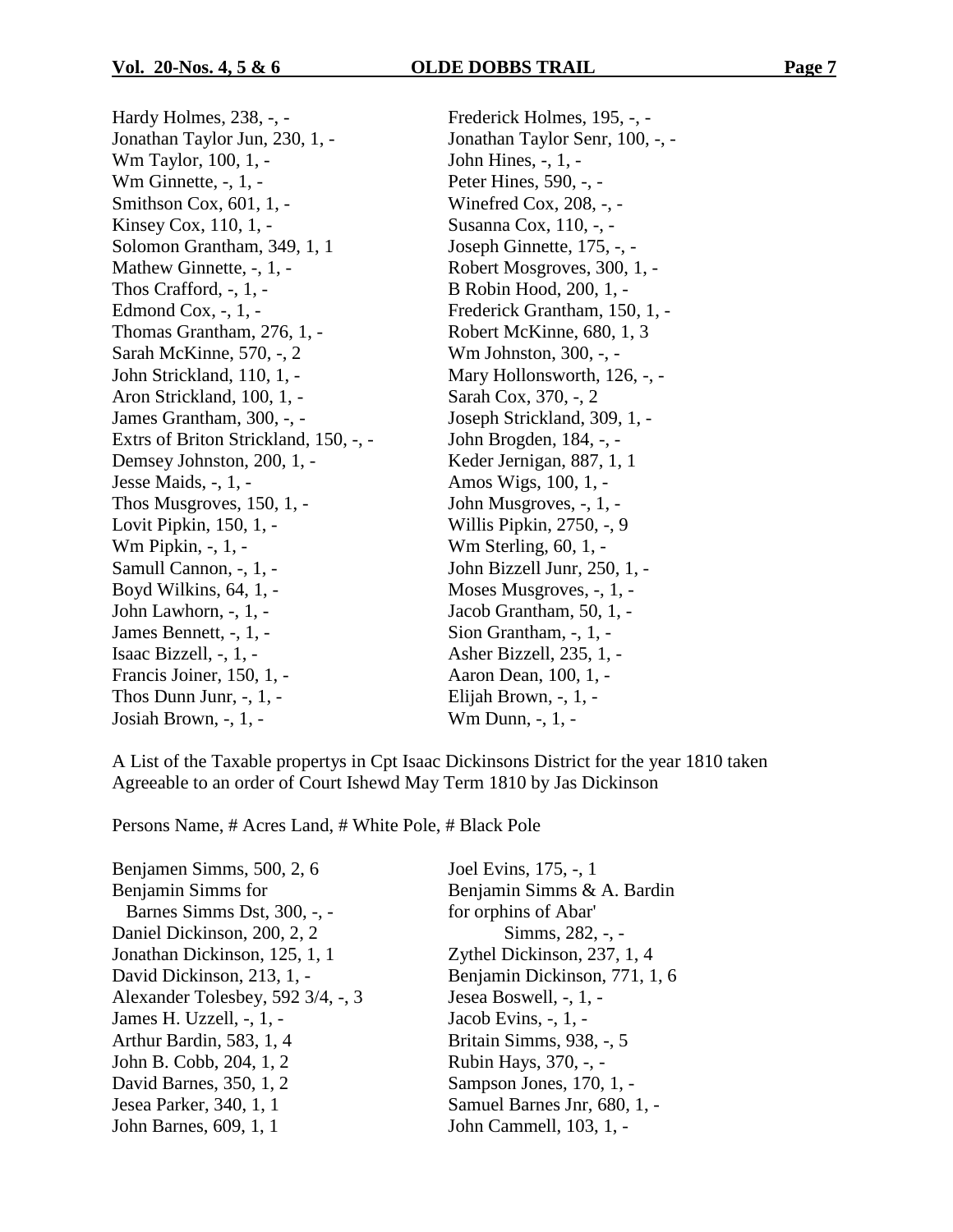Alin King, 596, 1, - Cloak Broddstreet, 51, -, -John Lucus Snr, -, 1, - Micael Revel, 350, 1, - Isaa Lamb, 275, -, - Jacob Renfrow Jnr, 100, 1, 1 John Morris, 175, 1, - Jacob Lamb, 165, 1, - Jacob Barnes Jnr, 115, 1, 1 Joshua Lamb, 375, 1, -Silas Lamb, 85, 1, - Vincein Lamb, -, 1, -Thomas Lamb, 75, 1, - Noah Privit, 150, -, -David Watson, -, 1, - Daniel Lucus, 150, 1, -Jethrow Barnes, 191, 1, 1 Cader Rountree, 600, 1, -Matthew Turner, 1480, 2, 10 Silas Revil, 85, 2, 2 Turner Dickinson, -, 1, 1 James Umphleet, 100, 1, -

Joseph Newsome, 280, 1, 1 Jacob Rentfrow Senr, 150, -, 1 Jacob Barnes Snr, 379, 1, 2 Thos Ares for John Parker, 119, -, -

#### **Contributed by Grace Williamson Turner**

~~~~~~~~~~~~~~~~~~~~

Superior Court: Wayne County

Eliza Smith, widow &c Plaintiff vs

Mark Smith, Rufus Smith, Ezekiel Smith, Henry Smith, Burwell Edmundson and Nancy Edmundson his wife, James P. Heath and Annie Heath, his wife, William Smith, James Smith, Benjamin Smith, Elijah Lassiter and Betty Lassiter, his wife, Bate Johnson and Martha Johnson, his wife, Turner Smith, Robert Peel and Sally Peel, his wife, Simpson Smith and Marco Smith, his wife, James Newsom, Leroy Johnson, Jack Johnson, Becky Daniel, Thomas Smith and Amy Smith, his wife, M.J. Newsom and Joab Newsom

**Defendants** 

Petition for Dower

The petition of Eliza Smith, widow of John Smith, deceased, respectfully shows to the court:

I That John Smith, her late husband, died intestate, in said County, in the year 18 [blank], leaving us issue, and having the following heirs-at-law to-wit Mark Smith, brother, Rufus Smith, brother, Ezekiel Smith, brother, Henry Smith, brother, Nancy wife of Burwell Edmundson, sister, Annie wife of James P. Heath, sister; William Smith, James Smith, Benjamin Smith, Betty wife of Elijah Lassiter, Martha wife of Bate Johnson, and Turner Smith, who are the children of Major Smith; Sally wife of Robert Peel, and Joab Newsom, who are the children of Polly Newsom, sister, who died in the lifetime of said John Smith, and Marco wife of Simpson Smith, James Newsom, Leroy Johnson and Jack Johnson, who are the children of Littea Johnson a daughter of said Polly Newsom and who died in the lifetime of her mother

II That the said John Smith left us other heirs-at-law

III That the said John Smith during his coverture with the petitioner was seized in fee simple and possessed of the following tract of land, situate in said County, and bounded as follows: on the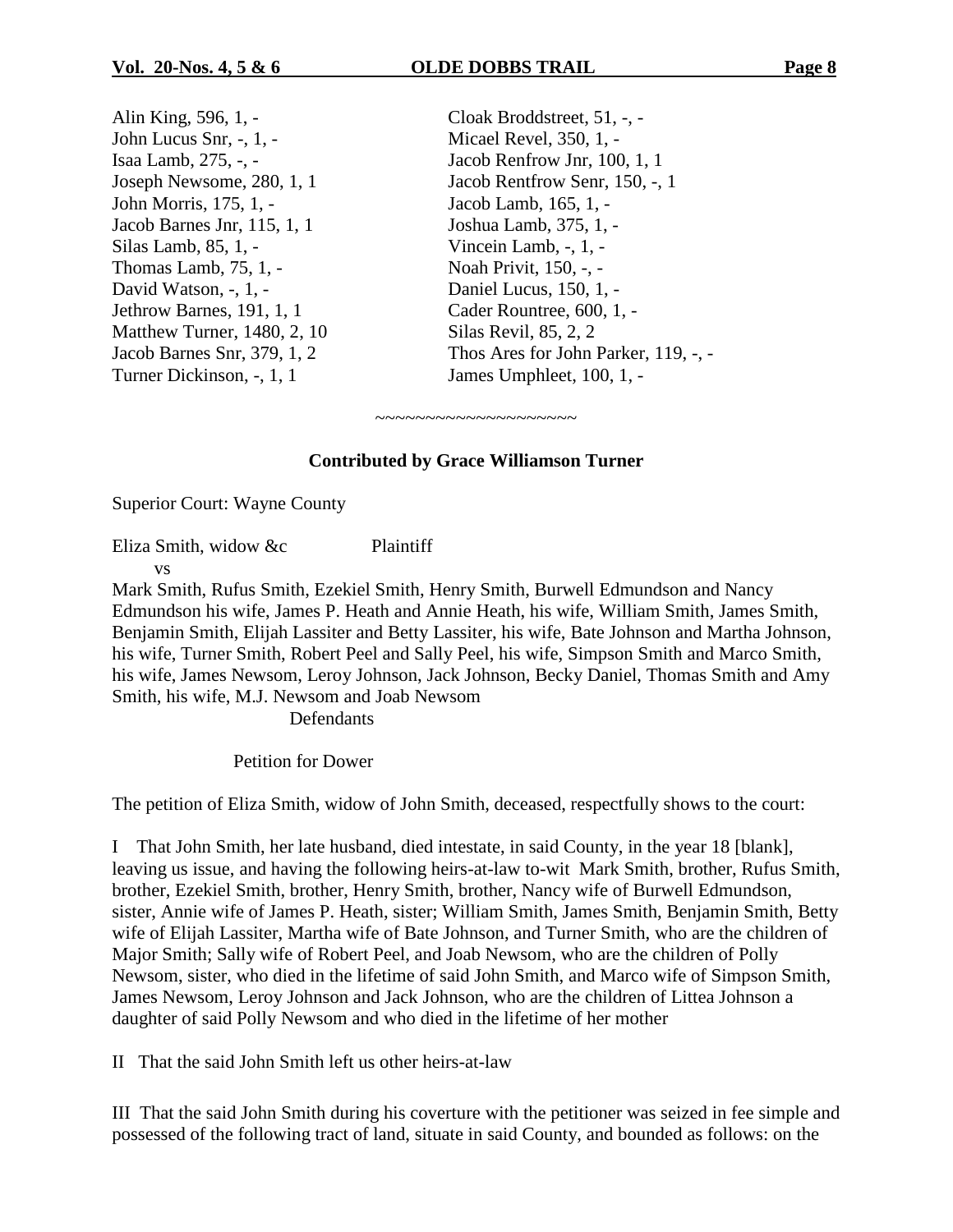north by the lands of Eliza Smith: on the East by the lands of the heirs of Cornelia Ham, deceased, M.J. Newsom and Lucinda Peel: on the South by the lands of Drury Daniel: on the West by the lands of Eliza Smith, M.J. Newsom and Becky Daniel, containing Fifty Acres, more or less

IV That your petitioner desires to have her dower in said land allotted to her: and to that end she prays the Court to issue a writ to the Sheriff commanding him to summon three (unless one of the parties demand a greater number, and then not more than twelve) freeholders, connected with the parties written consanquinity or affinity, entirely disenterested and qualified to act as jurors, to view the said law and to allot to her one-third part thereof, including the dwelling-house, buildings and improvements appertaining thereto, for the term of her natural life, and to report their proceedings in due form of law

May it please the Court to issue subponeas to each of said defendants, requiring them to appear before the Court, within twenty days from the service of this process, and show cause, if any they can, why the prayer of your petitioner shall not be granted.

And your petitioner will ever pray &c

April 7th 1886 J.T. Dortch Atty. for Petr.

Source: John Smith - 1886 folder Wayne Co., NC Estate Records On reverse: S.P.D. - Eliza Smith Widow & C vs Petition for Dower. Filed April 7, 1886 J.T. Dortch, Atty for Petr

~~~~~~~~~~~~~~~~~~~~

#### **Contributed by Grace Williamson Turner**

#### STATE VS JOSEPH MARTIN & OTHERS

State of North Carolina Superior Court of Law

Wayne County First Monday after the Fourth Monday of September 1819

Be it Remembered that heretofore to wit on the First Monday after the Fourth Monday of March 1819 in the Superior Court held for the County of Wayne at the Court House in Waynesborough, An Indictment was found by the Grand Jury of Said County duly Sworn and charged (in the Following words to wit

State of North Carolina Superior Court of Law

Wayne County the first Monday after the fourth Monday of March 1819.

The Jureors for the State upon their oaths present, that Joseph Martin, Thomas Durden, Joel Newsom Senr, Joel Newsom Junr, Isaac Newsom, Burrel Martin, Richard Sanders, Joseph Sanders and Zadock Peacock, all late of the County of Wayne together with divers other persons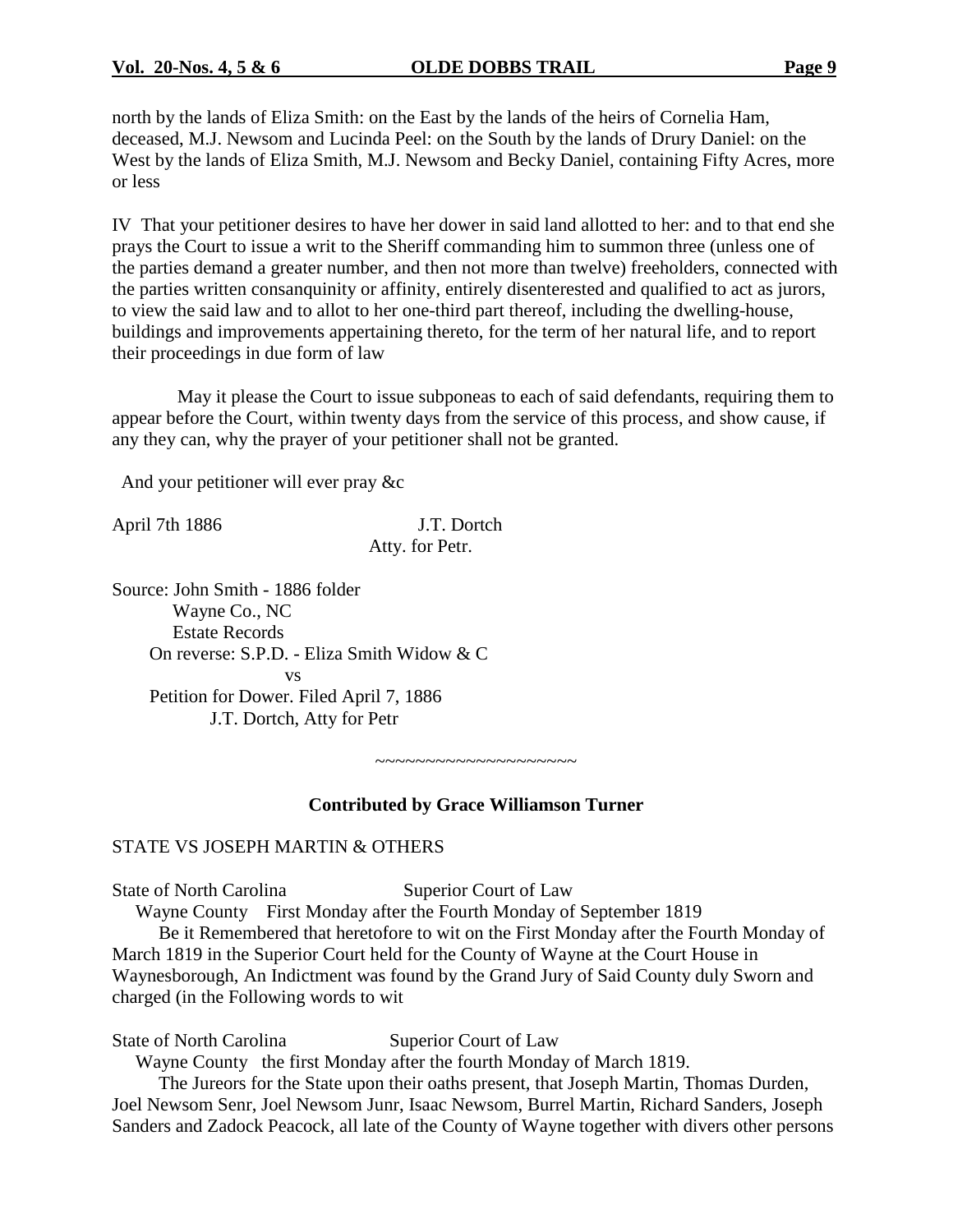to the Juriors aforesaid as yet unknown, being rioters, Routors and disturbers of the Peace of the State, on the Ninth day of April in the year of our Lord one Thousand eight Hundred and Seventeen with force and arms, that is to say with Sticks, Stones, and other offensive weapons at the County of Wayne aforesaid unlawfully riotously and Routously did assemble and gether to gether to disturb the peace of the State, and being So assembled and gethered to gether the dwelling house of one Lucy Showell, she the said Lucy being in the peaceable possession thereof, then and there unlawfully riotously and Routously, did pull down remove, break and distroy, and other wrongs to the Said Lucy Showell, then and there did to he great damage and against the peace and dignity of the State

And the Jureors aforesaid upon their oaths aforesaid do further present that the said Joseph Martin, Thomas Durdin, Joel Newsom Senr, Joel Newsom Junr, Isaac Newsom, Burrel Martin, Richard Sanders, Joseph Sanders & Zadock Peacock on the Said ninth day of April in the year aforesaid in the County of Wayne aforesaid in and upon one Lucy Showell in the peace of God and the State, then and there being with force and arms did make an assault and the Said Lucy Showell then and there did beat wound and ill treat and other wrongs to the said Lucy Showell then and there did to her great damage and against the Peace and dignity of the State Indorsesed J R Downell Solictor

a True Bill E. Slocumb Foreman And the Said, Joseph Martin, Thomas Durdin, Joel Newsom Senr. Joel Newsom Junr, Isaac Newsom, Burrel Martin, Richard Sanders, Joseph Sanders & Zadock Peacock having been brought into Court by a Writ of Copias executed by the Sheriff of Wayne County, at the present Term of the Superior Court of said County the First Monday after the fourth Monday of September 1819, and then and there by their attorneys John Stanly and Moses Mordeca Esquires entered a plea of not guilty, whereupon the following Jury of good and lawfull Men duly Sworn, To wit, Daniel Kornegay, Jesse Bass, Thomas Horn, James Carraway, Willis Garner, James Acock, James Cox, Robert Gurley, Stephen Coor, Richard Brent, Gabriel Sherrod and Hopton Coor, was empaneled to Try the issues, and aligations Set forth in the Indictment, and the Said Jury of Good and Lawful Men aforesaid returned their verdict to Said Court, and Say

that the defendents are guilty of the Riot as charged in the Indictment, but not guilty of the Assault and Battery as charged in the said Indictment. Whereupon the defendents moved for a new Tryal upon the ground of Misdirection of the Judge in the following Points 1st That upon the first Count, The Judge charged that evidence of taking down the Roof of the house in which Lucy Showell resided against his Consent Supported the Said Court, notwithstanding the husband of said Lucy Showell was living: That the alligation in the indictment that it was the dwelling of the Said Lucy Showell was not traversable, The Said Showell the Husband having gone from the State, leaving his said wife Lucy behind residing in the house which he had ocupied at his departure and having Since the Commission of the acts charged in the Said Court returned to the State, but has not Since resided

with his Said wife- 2nd That altho no evidence of a Right of Possession in Lucy Showell or her Husband, or any evidence of Personal reclamer or turning her out of possession was given, and evidence of the title to the Land was given in one of the defendents, they were guilty of a Riot in taking off the roof of the House.

Which Motion for a new Tryal being over ruled The Court passed the Following Sentence, That the defendant Joseph Martin be fined Forty Dollars and the other defendents Twenty Dollars each.

Whereupon the defendants prayed an appeal to the Supreme Court of North Carolina, which was granted by one of Said defendants entering into Bond with Sufficient Security in the Sum of one Hundred Pounds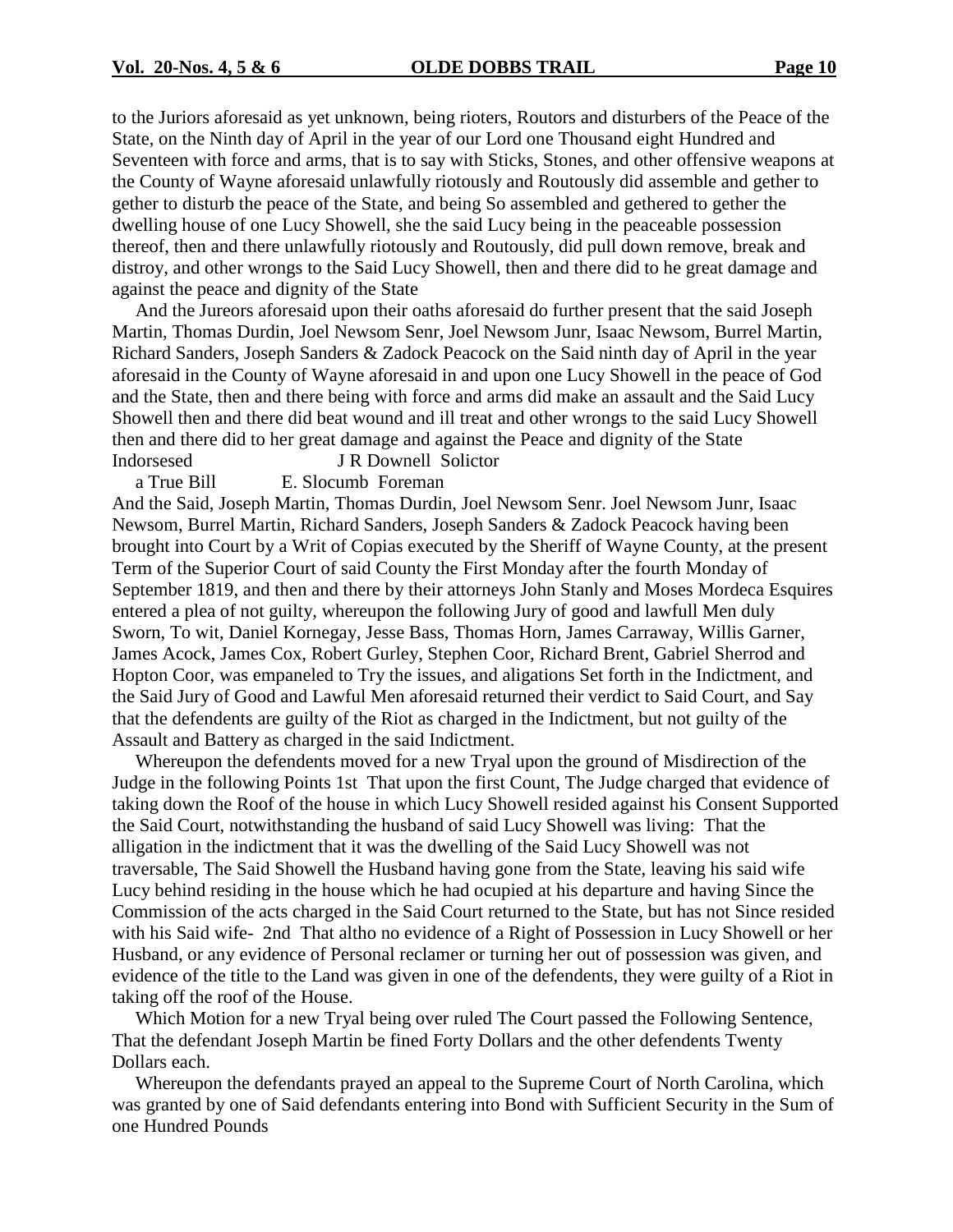State of North Carolina Wayne County

I Nicholson Washington Clerk of Wayne Superior Court, do hereby Certify the foregoing to be a True and Correct Transcript and Statement of the Case

The State against Joseph Martin and others as taking from the Records and proceedings in Said Case in my office, Given under my hand and Seal of Office the 26th day of October 1819. Nn Washington Clk

On reverse: State vs Joseph Martin & Others. Appeal from Wayne Superior Ct. New Trial. Filed 20th November 1819. Wm Robards C. S. C. Reported. Recorded. It is equally immeterial whether the ownership of the house be properly described in the indictment.

Source: Supreme Court Case # 156½, November 1819. State vs Joseph Martin & Others. More in folder not copied by me.

~~~~~~~~~~~~~~~~~~~~

#### **Contributed by Grace Williamson Turner**

PETITION OF JAMES RHODES AND WIFE

To the Honourable the General Assembly of the State of North Carolina

The petition of James Rhodes and wife Heirs of the late Andrew Bass esqr. late of Wayne County decd. Humbly sheweth that some time in the year 1781 Andrew Bass offered to furnish the public with forty good Steers, that some times in the same year General Caswell wrote to Joseph Boon, at that time acting as public comissioner to purchase the Steers from said Bass at a generous price, and that the said Boon in consequence of the Generals letter did apply and purchase from said Bass thirty Six of said Steers at eight pounds each, as your petitioners are ready to make appear your petitioners further represent that the said Andrew Bass died previous to the sitting of the board of Commissioner at Hillsborough, leaving the wife of your petitioner a minor, who is the only child and Heir of the said Bass by reason of which no application was made to that board for relief your petitioners therefore humbly prays that you will Grant them such relief as to you in your wisdom shall seem Just & Equitable and your petitioners are in duty bound will pray &c.

James Rhodes & wife

On reverse: Petition of James Rhodes & wife. In H. commons December 14th. 1796, read & referred to Com'ttee props. & Greivs. No. 1. By Order. J. Hunt C. H. C. In Senate 14th. Decmr. 1796 read & referred as by the House of Commons. J. Haywood C. (rejected)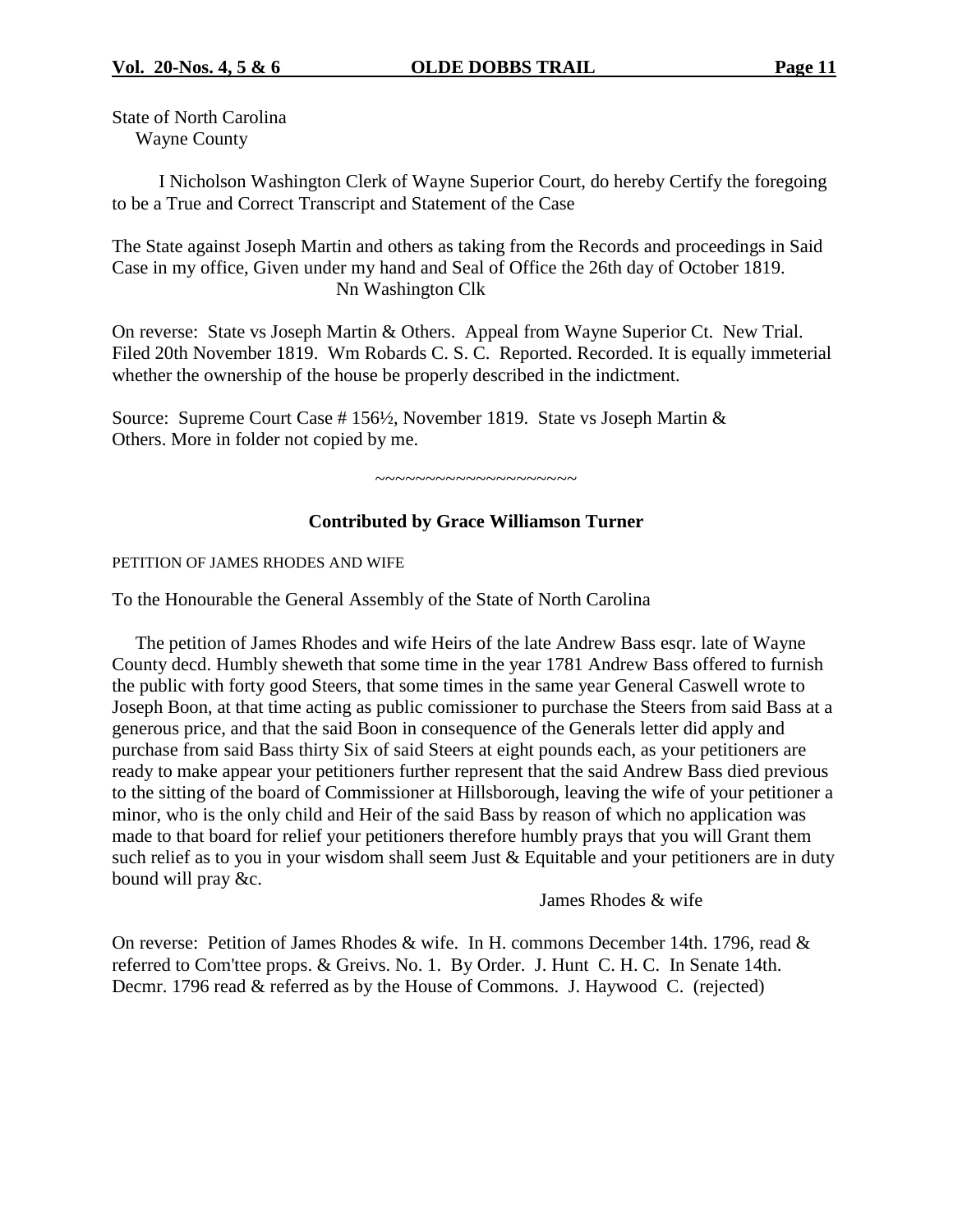The Honorable the General Assembly of the State of North Carolina

The petition of Lott Mercer of the County of Wake humbly showeth

That he furnished the armies in 1782 with a horse which he never has received satisfaction for. And therefore prays your honorable body to give him such satisfaction as you in your wisdom may deem proper, and he as in duty bound will ever pray.

Lott Mercer

On reverse: The petition of Lott Mercer. In Senate 15 Decr. 1796 read & referred to the com. of prop. & greivs. No. 1. J. Haywood. In House of Commons 16 Decr. 1796 read & refd. as by the Senate. By order J. Hunt. Hines.

The committee propo. and Greivs. No. 1 to whom was referred the petitions of James Rhodes and wife and Lott Mercer, stating that a number of steers was sold for the use of the army, by Andrew Bass, who died, before the sitting of the board of auditors, and his Heir being a minor, never had any allowance for the same, the latter petitioner, praying compensation for a horse, which was furnished the army. Your Committee on both of said petitions report

That there has not satisfactory proof been adduced, to shew the contract for said steers was complete and binding on the state, and in support of the latter petition no proof whatever was adduced and therefore they recommend that said petitions be rejected.

> Which is submitted Richd. Benbury Chairman In Senate 23rd. December 1796.

The foregoing report was read and Concurred with. Benj. Smith Clk. By order, J. Haywood. On reverse: Report of the Com'ttee propo. & Greivs. No. 1 on the petitions of James Rhodes and wife and Lott Mercer. In the House of Commons 20 December 1796. Read & Concurred with. C. H. Matthews S. H. C. By order, J. Hunt C. H. C.

Source: General Assembly Session Records. November-December 1796. Box 2

**Contributed by Guy Potts**

~~~~~~~~~~~~~~~~~~~~

Justices of the Peace, Wayne County G.O.148.1 Governor's Office

Robert McKinnie (lined through) Stephen Braswill Probate Collier Thomas Ham Gabriel Sherrard Henry Boyt Wm Handley Wm Bardin (lined through) Blake Hooks Samuel Flowers

Joseph Armstrong Nathaniel Thornton (marked through) Joseph Hiring (lined through) Edmund Whitfield (lined through) Elijah Smith Jonah Smith Hollowell (lined through)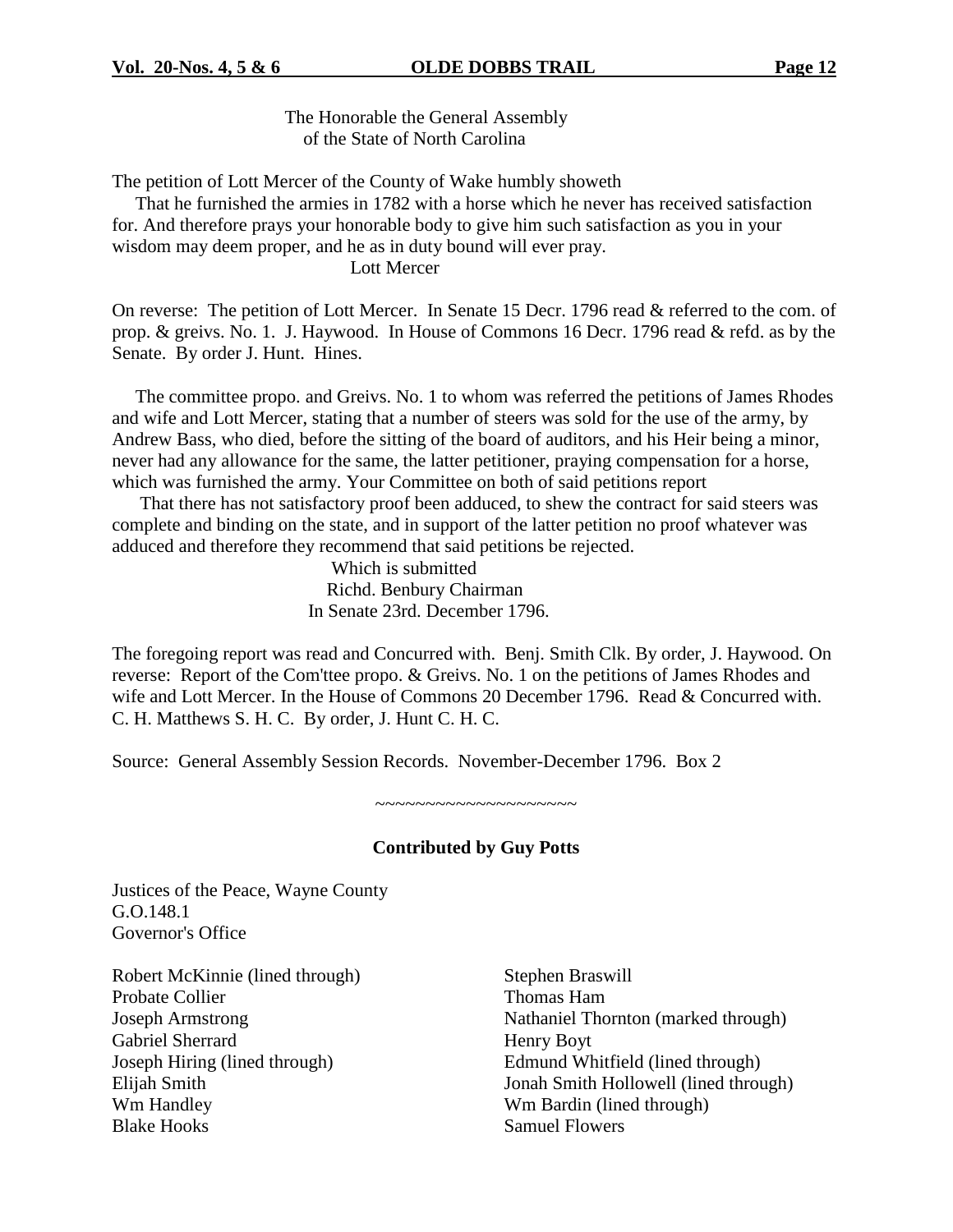**Jesse Bardin** Britton Daniel John Cook **Aron Moses** Kenon Grantham (lined through) Jesse Martin (lined through) Calvin R. Blackman Robert McKinnie Young Wood Britton Hood James Griswell Wm Raiford Bryan Pate Isaac Hill Giles Smith

John Exum (lined through) Calvin R. Blackman (lined through)

~~~~~~~~~~~~~~~~~~~~ **Contributed by Guy Potts**

Will of General James Rhodes, 1810 C.103.80002 Wills, Inventories, Sales of Estates 1807-1816, Vols 1-3 [microfilm]

In the name of God amen. Be it known to all whom it may concern that I James Rhodes of the County of Wayne and State of North Carolina, being of perfect mind and memory but recollecting it is appointed for all men to die of which time no one is certain do make constitute and ordain this to be my last will and testament utterly herby revoking all and every other will or wills by me hertofore made and first I give and recomend my soul into the hands of almighty God who gave it, and my body to the dust from which it came to be buried in a decent Christian like manner at the discretion of my executors herinafter named, and as to the worldly good with which it hat pleased almighty God to bless me, I give and dispose of in the following manner and form to wit

First it is my will that in and to prevent hiring out old negroes and to procure them a home of which they may be comfortable that the following negroes be sold to wit, Cuffee, Jin his wife, old Beck, old Peg, old Rose, old Amy, and such others not exceeded four more as my Executors or a Majority of them may think proper if they should deem it necessary and proper to sell any more and the more readily to accomodate the negroes for sale my Executor [provided they all agree] may sell them at private sale - otherwise at public sale in common form

Secondly it is my will that my debts be first paid, and out of the balance that Cullen Blackman receive for the use of his children by his present wife three hundred dollars, which I wish laid out on their education equally share and share alike

It is further my will that my Executors lay out one hundred dollars on the education of John Bledsoe's son by his present wife named Jack if he lives and if not and his present wife has any more children to be laid out on them, it is further my will that my brothers daughter Dicy Rhodes receive from my estate two hundred dollars or a negro girl, one hundred dollars of which if paid in money to be laid out on her education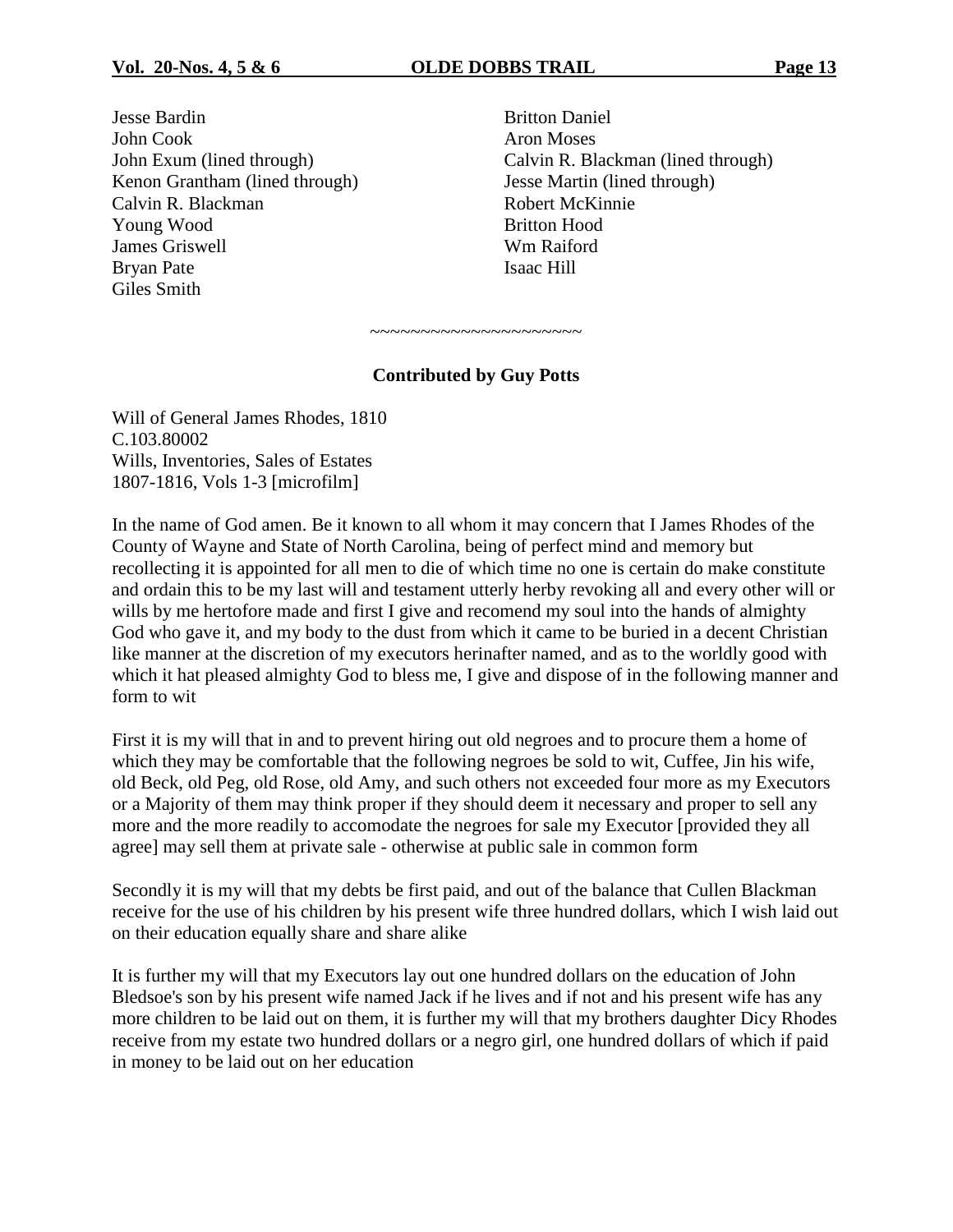Thirdly, it is my will that least any misconstruction should arise with respect to my wifes dower agreable to a deed of trust made by her and me of this day and date to Edward Harriss and Cullen Blackman that she have the use during her natural life of my plantation whereon I now live at Waynesboro, and the lands therunto belonging and it is further my will that all the balance of my personal estate not herto fore given away or otherwise directed to be disposed of be equally divided among my wife and ligitimate children share and share alike, and that all the perishable part which falls to my children be sold for their benefit upon a credit of twelve months bearing interest from the day of sale till paid provided negroes are not considered perishables plate nor any other thing that cannot take damage by keeping

Fourthly it is my will that the whole of my real estate including that part the use of which is given to my wife during her life also the whole of that conveyed this day by a deed of trust by James Rhodes and Anna his wife to Edward Harriss and Cullen Blackman with the exeception of one mater from which town in Newbern and the lot wheron Mr. Washington now keeps store which I intend for and do now give to my son James Rhodes and his heirs for ever. All the residue of my real estate as before excepted with this exception above mentioned

It is my will should be allotted of in as equale proportions in point of real value as can conviniently be, is as many shares as I have legitimate children and that a fair draw be made for them, and when it is not convenient to make the lots equal in value which it is believed cannot happen in more than one or two instances, the larger shares shall make good the smaller with personal property, and all such share part or parts as each of my children may draw as aforesaid I do herby give and bequeath unto them and their heirs for ever Provided it is my will that where I have given of or may give of any thing, to any of my children that a proper and fair deduction shall be made for it for the use of the other children, and provided further that should any of my children be dead having issue that their lawfull issue shall be intitled to such part or parts as the parent would have been intitled to if living in equal and equitable proportions

And whereas since writing the above I have concluded to give my son James Rhodes the plantation wheron I now live near Waynesboro my land at the Cross roads and adjoining therto, my lots in Waynesboro, which I may own at my death and my lands whereon John Sasser now lives together with the lot in Newbern, it is my will that he receives the same in full consideration of his proportion of my real estate, and that in the allotment of my real estate as aforesaid he be left out of the question as also all that part of my real estate given him in forgoing bequest or gift and I do herby give him the said lands intending and meaning the lands by which is mentioned in my last conclusion to give him to him and his heirs for ever

And lastly I do hereby nominate constitute and appoint as Executors to this my last will and testament my trusty friend Cullen Blackman Edward Harriss Uriah Bass and my wife Anna Rhodes, in full testamony wherof to all intents meanings and purposes I have herunto set my hand and affixed my seal this first day of March 1808 Interlineation in my own hand writing examinded before signed

J.R. Rhodes {Seal}

Codiceal to the above will. It is further my will that the above bequeaths and sallaries in the will notwithstanding that my dwelling house and kitchen on my plantation at Waynesboro be removed to the Cross Roads near Thos Boyds at the expense of my estate previous to the division of the same - It is further my will that if my wife Anna Rhodes should marry again and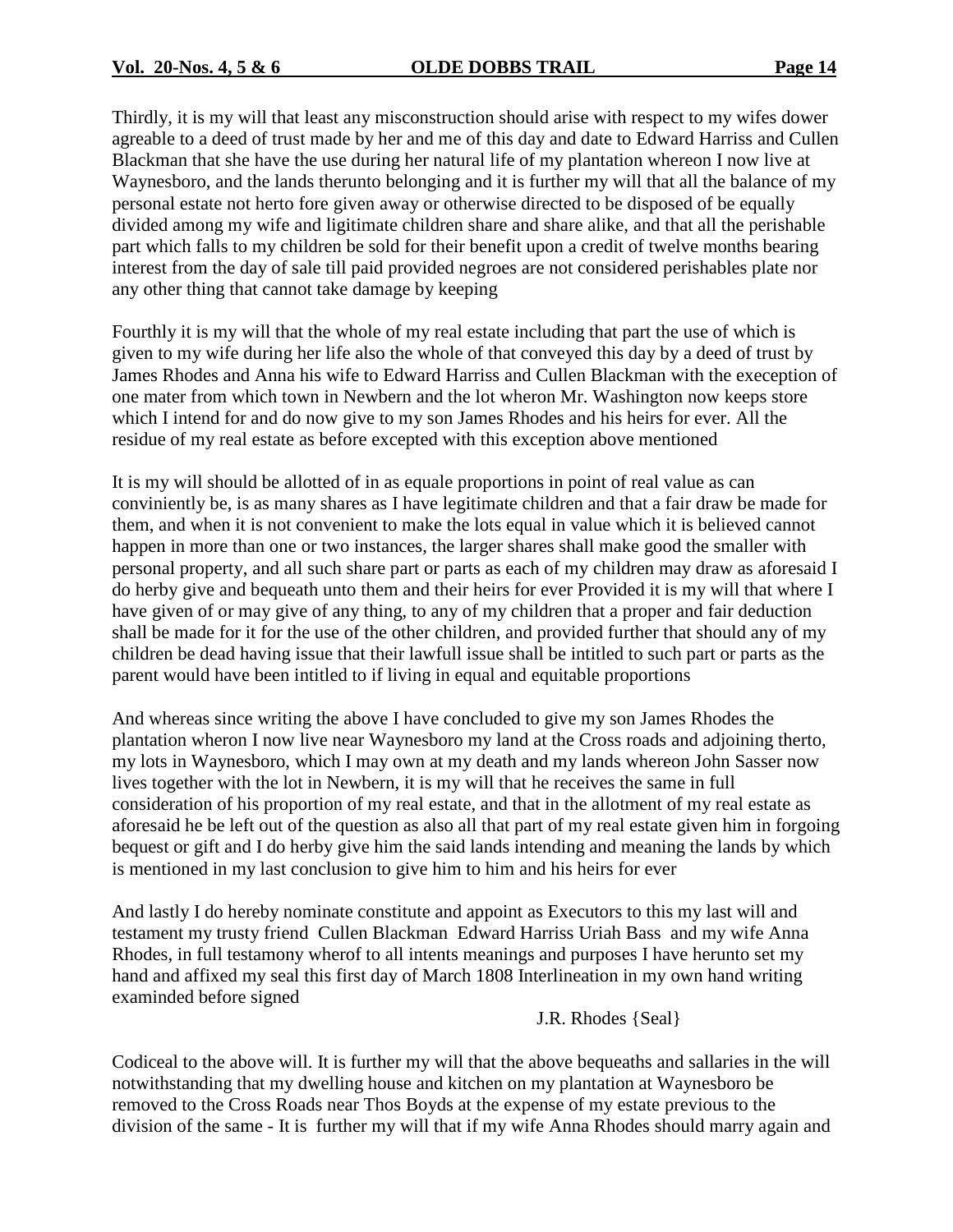my Executors should have the reason to believe my children ill treated by their step father or other persons that my Executors instantly take charge of the children and board them out of school and not permit them to live in the same house with their step father during his lifetime

It is further my will that should Anna Rhodes be loss of her husband or other means become distressed or rather suffer in the opinion of my Executors that from and after that time untill such the cause of her suffering be removed as my Executors shall judge, Cullen Blackman shall receive annually from my estate the sum of fifty dollars in trust and for the sole use and interest of her the said Anna Bledsoe It is further my will that my wife Anna Rhodes shall enjoy all right and previledges of my dwelling houses not with standing they are removed during her life 3'd February 1809

Signed sealed published pronounced and declared  $\}$ to be my last will and testament in presence of us }

Jno Bledsoe } J.R. Rhodes {Seal} Joseph Edwards } Feby Term 1810



Goldsboro Female College



William Street School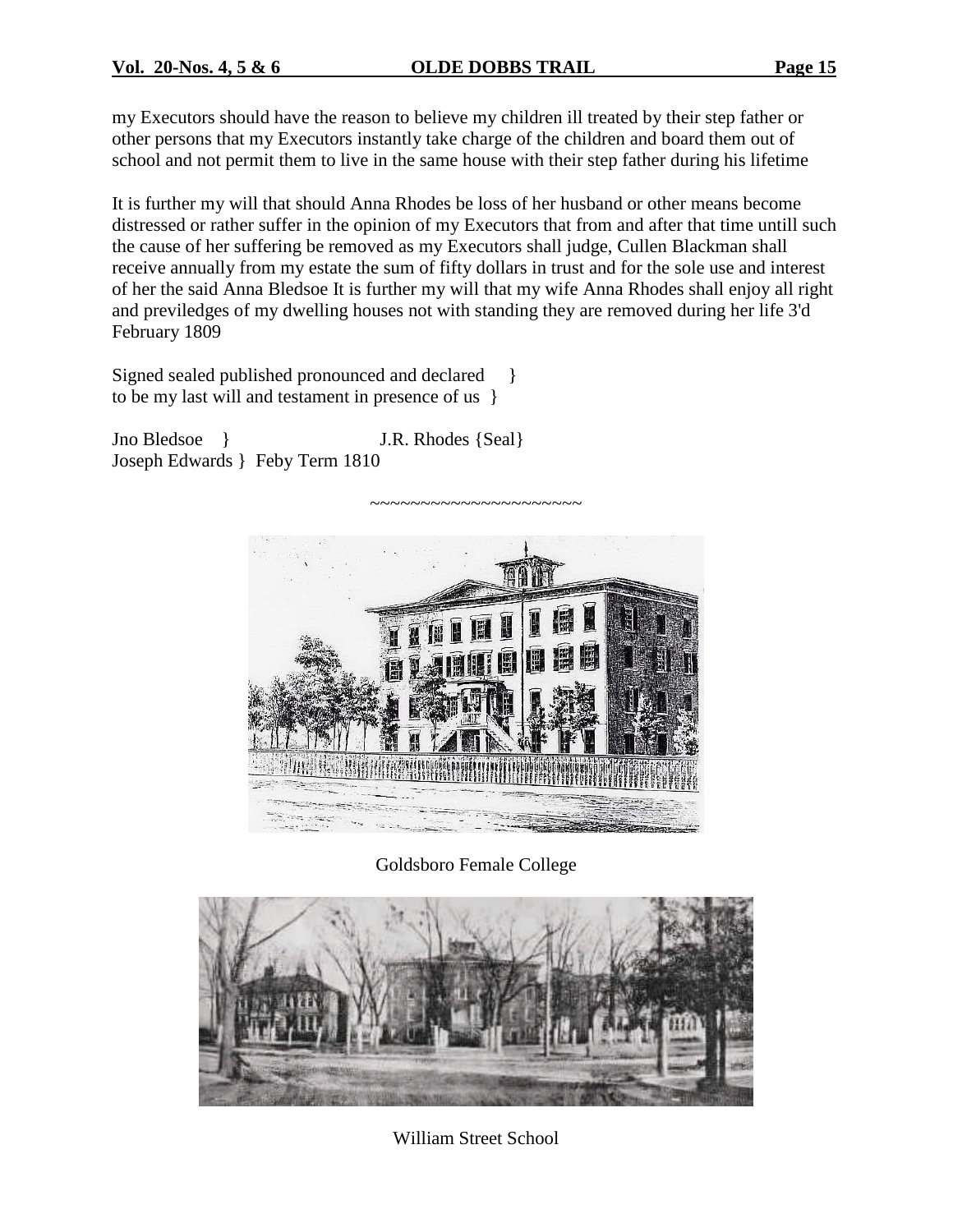#### **Vol. 20-Nos. 4, 5 & 6 OLDE DOBBS TRAIL Page 16**

#### **OLD DOBBS COUNTY GENEALOGICAL SOCIETY**

Wayne County Historical Association

#### **PURPOSE**

To preserve the history of Old Dobbs County and the history and genealogy of its families. To promote friendship and exchange information.

#### **ADVANTAGES OF MEMBERSHIP**

Quarterly issues of the newsletter "OLDE DOBBS TRAIL" Free Queries in the newsletter for members. Guest speakers and lectures at meetings.

#### **MEETINGS**

2004 Meetings: **April 24 at 10:00 am Wayne County Museum 1001 East Ash Street, Goldsboro**

#### **APPLICATION FOR MEMBERSHIP OR RENEWAL (Annual Membership from 1 Jan to 31 Dec)**

|                    |                                                                                                      |  | New member |  |
|--------------------|------------------------------------------------------------------------------------------------------|--|------------|--|
| Change of Address: |                                                                                                      |  |            |  |
|                    |                                                                                                      |  |            |  |
|                    |                                                                                                      |  |            |  |
|                    | CITY: ___________________________________STATE: ______________________________ZIP: _________________ |  |            |  |
|                    |                                                                                                      |  |            |  |
|                    |                                                                                                      |  |            |  |
|                    | Payable to: Old Dobbs County Genealogical Society<br>P.O. Box 617, Goldsboro, NC 27533-0617.         |  |            |  |